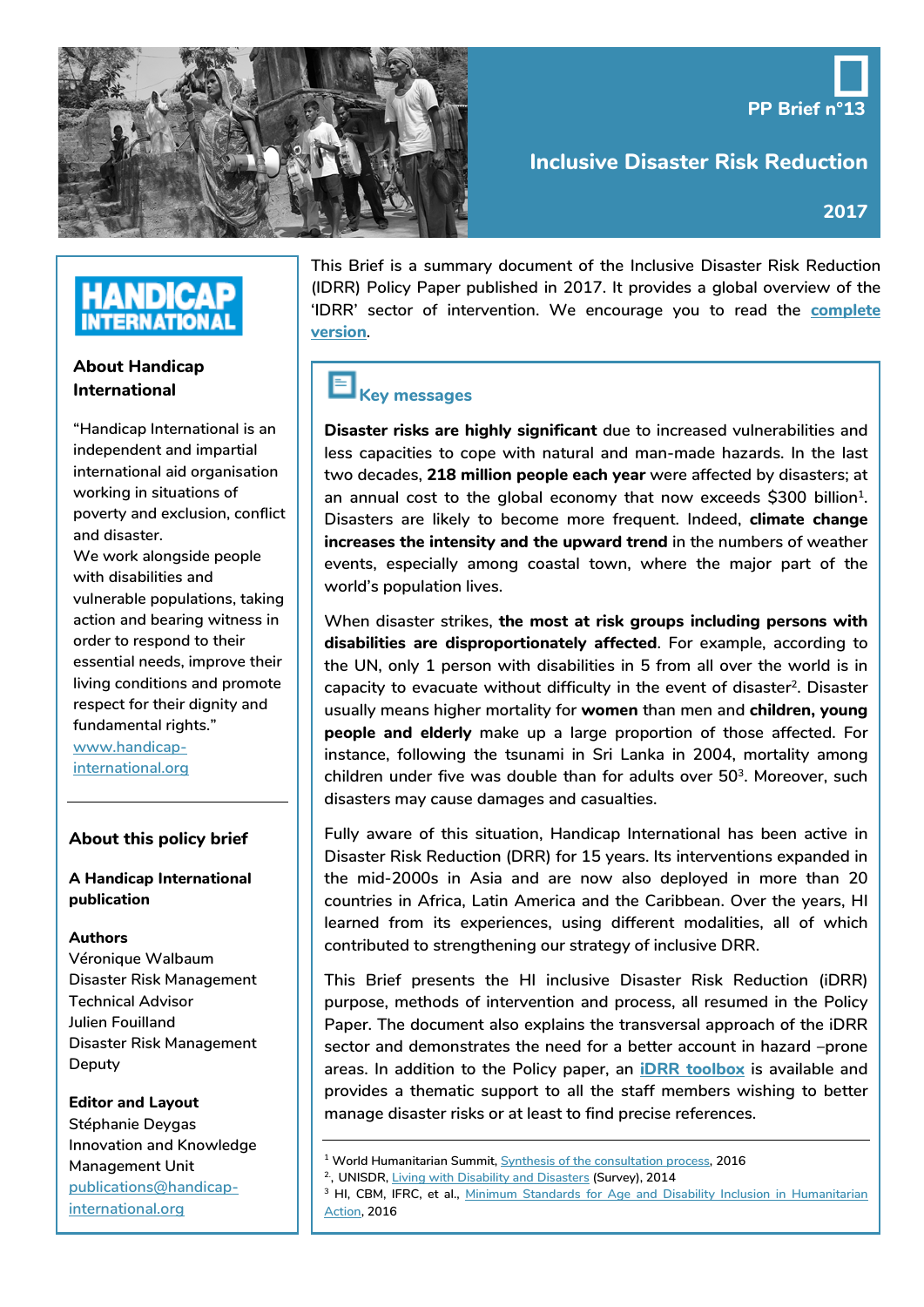## **From disasters to risk reduction**

# **Definitions**

- **Disaster: a serious disruption of the functioning of a community or a society involving widespread human, material, or environmental losses and impacts which exceeds the ability of the affected community to cope using only its own resources.**
- **Hazard: a potentially damaging physical event, phenomenon or human activity that may cause the loss of life or injury, property damage, social and economic disruption or environmental degradation.**
- **Natural hazards: rapid or slow onset events such as geophysical (earthquakes, landslides, tsunamis and volcanic activity), hydrological (avalanches and floods), climatological (extreme temperatures, drought and wildfires), meteorological (cyclones and storms/wave surges) or biological (disease epidemics and insect/animal plagues).**
- **Man-made and technological hazards such as conflicts, industrial and transport accidents are caused by humans and occur in or close to human settlements. This can include environmental degradation, pollution and accidents and have strong consequences of famine, displaced populations etc.**
- **Resilience: the ability of a system, community or society exposed to hazards to resist, absorb, accommodate, adapt to, transform and recover from the effects of a hazard in a timely and efficient manner, including through the preservation and restoration of its essential basic structures and functions through risk management.**

**Source: UNISDR[. Terminology on Disaster Risk](https://www.unisdr.org/we/inform/terminology)  [Reduction.](https://www.unisdr.org/we/inform/terminology) 2009**

**Disaster Risk Reduction (DRR) consists in analyzing and managing the causal factors of disasters, including through reduced exposure to hazards, lessened vulnerability of people and poverty, wise management of land and the environment, and improved preparedness for adverse events (UNISDR).** 

**Hazards may be inevitable, but disasters can be prevented and their negative impacts can be lessened. Disaster Risk Reduction (DRR) consists in identifying, assessing and managing the causal factors of disasters. It supposes to reducing the vulnerabilities related to natural, man-made and technological hazards and to increasing capacities to deal with such hazards.**

**In fact, reinforcing the ability of people, organizations and systems, using available skills and resources, to face adverse conditions or emergencies is as much important as reducing the circumstances (from various physical, social, economic and environmental factors) that make it susceptible to the damaging effects of a hazard.**

**In this sense, risk is only considered as a probability of harmful consequences (deaths, injuries, property, livelihoods, economic activity disrupted or environment damaged) resulting from interactions between natural or human induced hazards, the vulnerability conditions and the capacities of the group concerned.** 

#### **Exposure to Hazards X Vulnerabilities Risk =**

#### **Capacities to cope**

**The objective of anticipating and reducing the potential impact of hazards lies on a global process to build resilience of people and communities, involving at least three stages: risk reduction, emergency response and recovery.**

**DRR practices reflect the major shift from the traditional emphasis on disaster response to disaster reduction, focusing on risk factors to prevent the onset and limit the impact of disasters. This is no longer about 'reactiveness', we need to be 'proactive'.**

**Risks need to be fully integrated in development and emergency programming. Although often used interchangeably with DRR, Disaster Risk Management can be considered as the implementation of DRR, since it describes the actions that aim to achieve the objective of reducing risks. Disaster Risk Management does not start with a disaster.**

 **More information on DRR purpose on: [10 things you](https://www.youtube.com/watch?v=y16aMLeh91Q)  [should know about disaster risk reduction](https://www.youtube.com/watch?v=y16aMLeh91Q) (video – 5'30), HPN, 2015**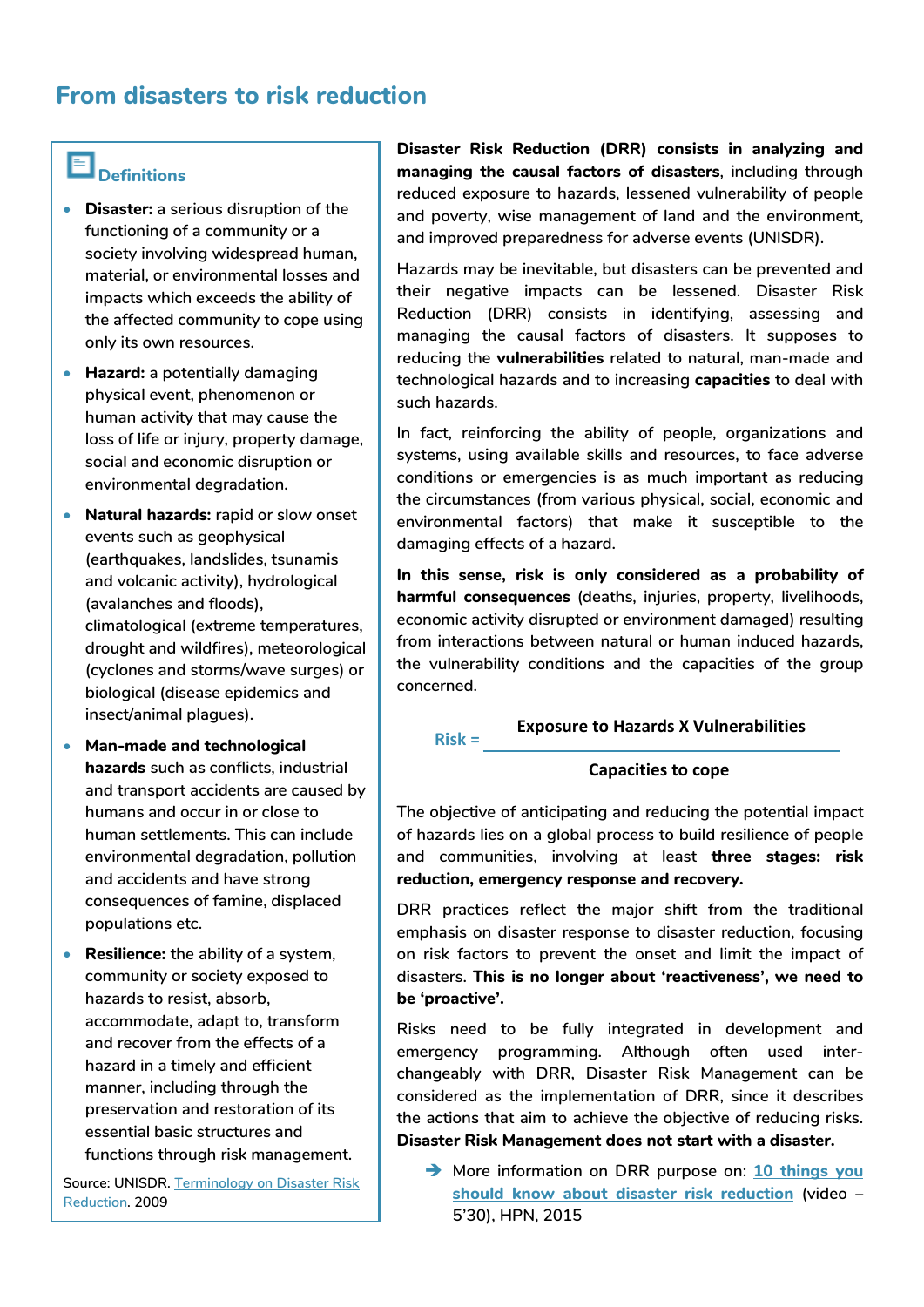## **Why does Handicap International intervene in iDRR?**

# **In summary**

**Hazards may be inevitable, but disasters can be prevented and their negative impacts can be lessened. Disaster Risk Reduction (DRR) consists in identifying, assessing and managing the causal factors of disasters.**

**"Investing in disaster risk reduction measures prior to disasters is far more (cost) effective than funding disaster response after a disaster" (Source: NGO Voice. [Funding Disaster Risk Reduction,](http://www.preventionweb.net/files/33631_33631voicedrrn5finallowresolution.pdf) 2013)**

**"Every dollar spent on preparing for disasters saves around seven dollars in economic losses" (Source: UNDP: # Act Now - Save Later).**

## **A few statistics**

- **77% of the person who were killed in North Aceh, following the tsunami in Indonesia, in 2004 were women. (Source: Oxfam. [The](http://policy-practice.oxfam.org.uk/publications/the-tsunamis-impact-on-women-115038)  [Tsunami's Impact on Women,](http://policy-practice.oxfam.org.uk/publications/the-tsunamis-impact-on-women-115038)  2005)**
- **In 2011, following the Great East japan earthquake, 89% of the post disaster-related deaths corresponded to persons aged 65 and over. (Source: WHO. [World Report on](http://apps.who.int/iris/bitstream/10665/186463/1/9789240694811_eng.pdf)  [Ageing and Health,](http://apps.who.int/iris/bitstream/10665/186463/1/9789240694811_eng.pdf) 2015)**
- **During the 2011 japan earthquake and tsunami, the fatality rate among persons with disabilities was twice than for the rest of the population (Source: UN. [Panel discussion on Disaster](http://www.un.org/disabilities/documents/reports/iddr2013_%20panelreport.pdf)  [resilience and disability,](http://www.un.org/disabilities/documents/reports/iddr2013_%20panelreport.pdf) 2013).**

**With the support of the DRR sector, HI is tackling both poverty and disaster situations (before, during and after the hazard occurs). HI is also contributing to improving living conditions on the long-term, and promoting basic human rights and specific inclusion issues. Finally, the principles of DRR interventions perfectly fit with HI mission and principles of intervention. HI's target groups are understood by the DRR community as the "most-at-risk groups".**

**Several opportunities address Inclusive DRR as a main focus of interest within HI Federal Strategy for 2016-2025. In the first Priority actions: Inclusion of people with disabilities and vulnerable populations. In the second priority action, as part of the LRRD continuum and finally, in the third priority action: Solutions adapted to each context and facilitating the linkages between emergency and development.** 

**Over the past 15 years, the mandate of HI in terms of inclusive DRR (iDRR) strategies and networks evolved. HI became an inclusive DRR practitioner, directly implementing inclusive DRR projects and building DRR actors capacities. Internally, HI country programs are integrating DRR as a component within development and humanitarian projects. HI also became part of an international advocacy around inclusive DRR.** 

**In fact, DRR worldwide actions need to be more inclusive. Facing the same hazards, some individuals have less capacity to anticipate, cope with, resist and recover from the impact. Hence, disasters have a stronger impact on vulnerable groups including people with disabilities. And disasters exacerbate vulnerabilities as well as social exclusion.**

**However, DRR practitioners are considered being not enough "inclusive" to make sure at risk groups including people with disabilities are fully engaged in DRR practices and would be less affected by disasters. By the time of disasters, they tend to be invisible in emergency registration systems and excluded from disaster management efforts. A 2013 global survey amongst 5,450 respondents with disabilities from 126 countries demonstrated that only 20% of respondents could evacuate immediately without difficulty (Source: UNISDR[, Global Survey of Persons with Disabilities,](http://www.unisdr.org/archive/35032) 2013).**

**HI, as a leading actor promoting and ensuring inclusion is then intervening in DRR. Considering that particularly groups (based on age, gender and disability) are at higher risk to disasters, Inclusive DRR is an effort to reduce vulnerabilities of the most excluded ones and to increase their capacities to reduce the risks.** 

**To strengthen Inclusive DRR projects and DRR actors, HI outlined four main indicators that need to be assessed and improved:**

- **Ensuring the full participation in decision making of all at risk groups (based on age, gender and disabilities) and individuals including people with disabilities in identifying and reducing risk.**
- **Promoting diversity (of people, risks barriers, sectors and level of intervention).**
- **Appreciating and encouraging tailored approaches in link with "do not harm" ethics and "leaving no one behind".**
- **Contributing to resilience for everyone by removing barriers that keep excluded people out.**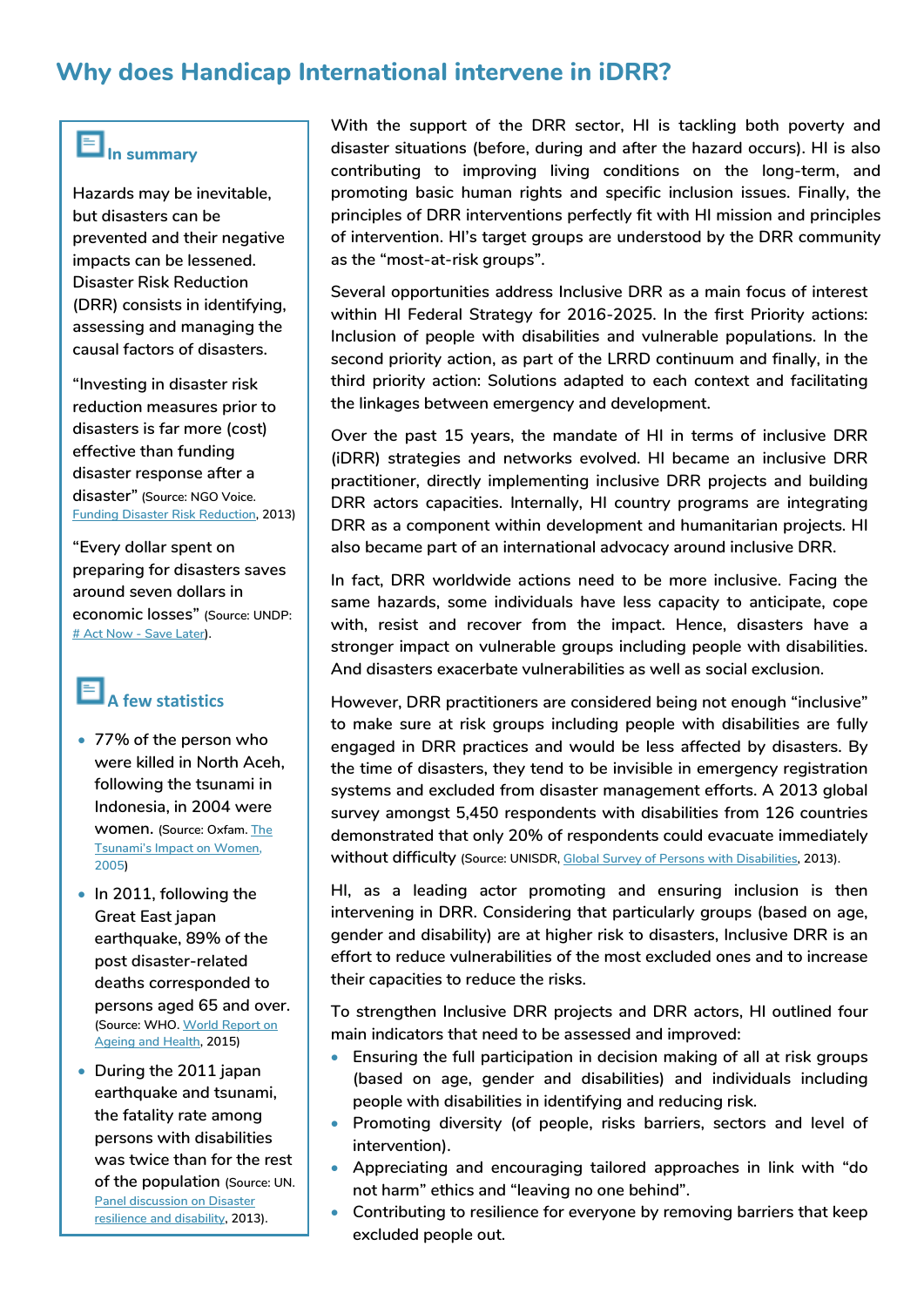## **How does Handicap International intervene in iDRR?**

**Several opportunities address Inclusive Disaster Risk Reduction within HI Federal Strategy for 2016-2025**

#### **In the first Priority action:**

• **1.1.2 Inclusion of people with disabilities and vulnerable populations: In fact, improving access to mainstream services, access to specific services, and to improve the social participation of people with disabilities, to ensure they are offered equal opportunities can be implemented in emergency, post-emergency and development contexts.**

#### **In the second priority action, as part of the LRRD continuum:**

- **2.4 Volume of activity doubled trough external growth and alliances.**
- **2.4.3 Position ourselves as the strategic "disabilityage-gender" partner of choice for major emergency response actors.**

**DRR positioning in "disabilityage-gender" can support HI intervention in response and strengthen the global approach around risk: from risk reduction stage to emergency and recovery.** 

#### **In the third priority action:**

- **3.5 Solutions adapted to each context and facilitating the linkages between emergency and development.**
- **3.5.2 Develop reference approaches which ensure the relevance and impact of our projects on the whole emergency-development cycle.**

**To ensure the full and equal participation of at risk groups in DRR, Handicap International uses a twin track approach in its DRR projects:**



<sup>©</sup> Handicap International

**Inclusive Disaster Risk Reduction consists in building capacities of local, national and international DRR stakeholders to integrate the most at risk groups including persons with disabilities in their mitigation, prevention, preparedness and relief programming. This is done through:**

- **Assessing the level of inclusion in their DRR practices (by referring to the 4 factors mentioned above)**
- **Supporting them through awareness, information sharing, training, collection and dissemination of good practices, advocacy, and coaching of DRR practitioners, by referring to the [AIATAC](https://hinside.handicap-international.org/intranet/jcms/prod_2021755/fr/brief-aiatac-eng) process.**
- **Empowering the most-at-risk groups, using a personalized approach, providing individual and family social support and promoting specific services like specific evacuations support to people with disabilities in case of emergency.**

**In fact, access to services for people with disabilities and vulnerable people is central in the HI's theory of changes and the IDRR sector usually draws attention on 3 main actors to improve the services' access: the national level, the service providers and the civil society.**

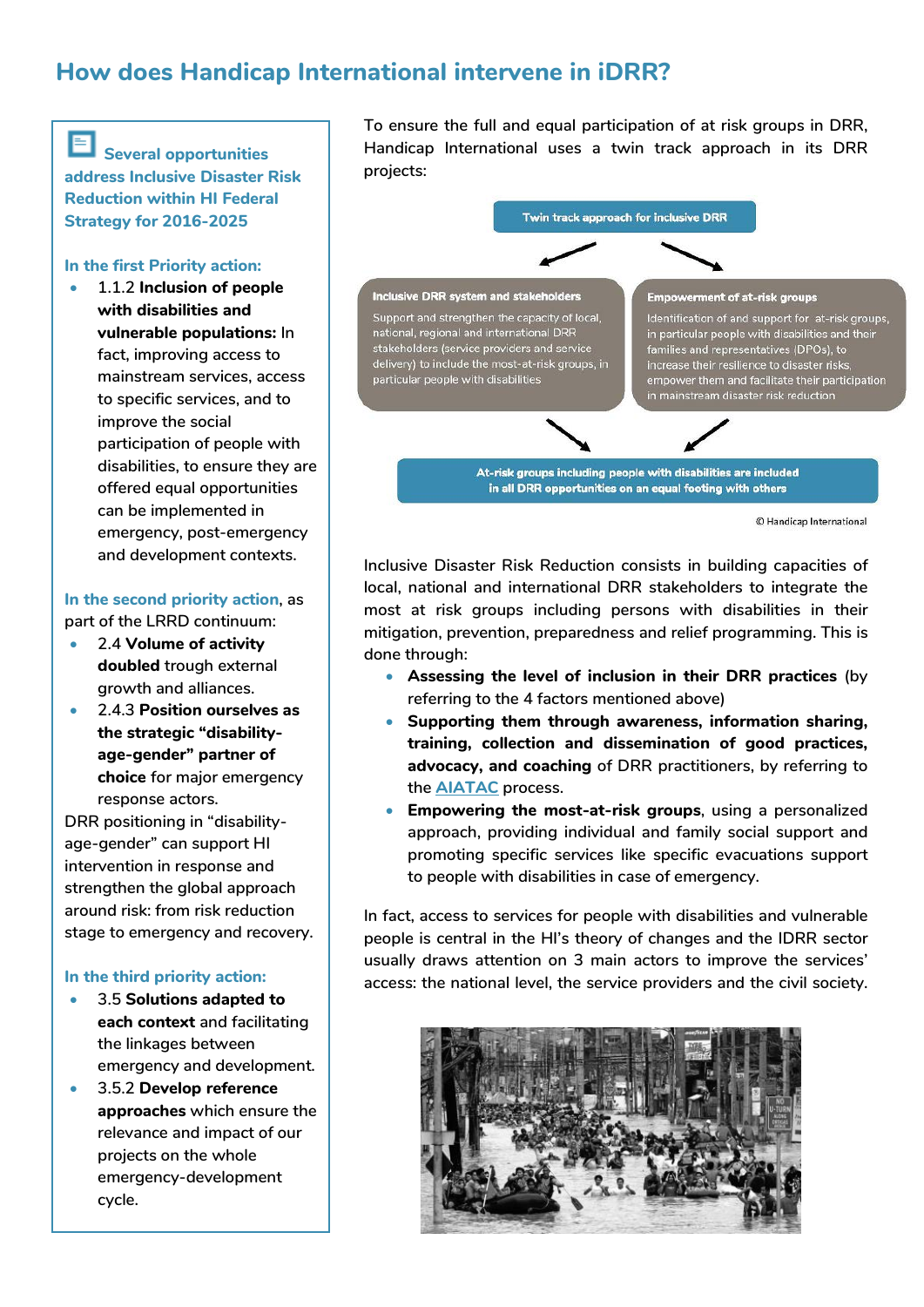## **Intervention modalities**

# **International references**

#### **The [Sendai Framework for Action 2015-](http://www.preventionweb.net/files/43291_sendaiframeworkfordrren.pdf)**

**[2030](http://www.preventionweb.net/files/43291_sendaiframeworkfordrren.pdf) involves every individual and community in moving towards the goals of reducing the loss of lives, socio-economic setbacks and environmental damages caused by natural hazards. Thanks to the advocacy of HI and its partners, the document establishes people with disabilities and DPOs as major players in any DRR action.** 

#### **The [2016 World Humanitarian Summit](https://www.worldhumanitariansummit.org/key-documents%23major-reports-linking)**

**strongly encouraged DRR objectives. The Summit reaffirmed the objective of "leaving no one behind, including most at risk groups and people with disabilities".**

#### **The [2030 Agenda for Sustainable](https://sustainabledevelopment.un.org/post2015/transformingourworld)**

**[Development Goals](https://sustainabledevelopment.un.org/post2015/transformingourworld) recognizes the Sendai Framework and the importance of DRR all over strategies, indicators etc.**

#### **The [UN Framework on Climate Change](https://unfccc.int/resource/docs/2015/cop21/eng/l09r01.pdf)**

**[\(UNFCCC\)](https://unfccc.int/resource/docs/2015/cop21/eng/l09r01.pdf) and its near-universal membership of 195 parties, considering that Investments in DRR can play an important role in supporting societies to adapt to climate change.** 

**The [United Nations Convention on Rights of](https://www.un.org/development/desa/disabilities/)  [Persons with Disabilities](https://www.un.org/development/desa/disabilities/) covers a number of key DRR areas in the Articles 11 and 32. The recent adoption of the Dhaka Declaration on Disability and Disaster Risk Management (DRM) also establishes a close link between inclusive DRM and the Sustainable Development Goals.**

#### **The [Convention on the Rights of the Child](https://www.unicef.org/crc/)**

**explains how to protect children to disasters: "Life, survival and development. Every child has the inherent right to life, and the State has an obligation to ensure the child's survival and development".**

**The [Charter 14 Older people](http://www.unisdr.org/2014/iddr/documents/Charter14.pdf) focuses on the adoption of three key principles of an inclusive approach to DRR, that often insufficiently respond to older people's disaster risks.**

**The [Committee on the Elimination of](http://www.un.org/womenwatch/daw/cedaw/)  [Discrimination against Women](http://www.un.org/womenwatch/daw/cedaw/) (CEDAW) is currently elaborating a general recommendation on gender-related dimensions of disaster risk reduction in a changing climate.** 

**There are two main entry points to work on Inclusive DRR in a HI program. Some of them are exclusively dedicated to the implementation of specific iDRR activities, but most of them promote an integrated approach, making good use of others sectors of interventions to promote resilience at every step of the risk management.**

#### **iDRR targeted Project: Direct intervention sector as IDRR actor and expert in consortium**

**A designing and inception phase is systematic: before starting any Inclusive DRR project in HI, after the key phase of documentation, information and analysis (See iDRR Toolbox: Exploratory mission analysis), the level and nature (field/extent/content) of the intervention need to be defined.** 

**Then, there are three intervention modalities in HI iDRRtargeted projects (Note that all projects should consider expected results, indicators and activities, see details in [Policy paper](http://www.hiproweb.org/uploads/tx_hidrtdocs/PP13_IDRR.pdf)).**

**1. Strengthen inclusive DRR system and services. Here are just some examples of activities:** 

- Set up a DRR community task force including most-at**risk groups at local level**
- **To adopt and implement local, national, regional inclusive disaster risk reduction strategies and plans**
- **Integrate post-disaster reconstruction into the economic and social sustainable development of affected areas.**

**2. Empower most-at-risk groups and people for active participation in DRR initiatives. Here are just some examples of activities:**

- **Identification, information, referral of vulnerable households (personalized approach)**
- **Develop income generation strategies that address barriers and meet the needs of at risk groups (especially when basic need are not covered)**
- **Specific support (material/financial/architectural) to mitigate risks of most-at-risk individuals and households (mobility aids, home modification, etc.)**

**3. Understand disaster risk, disseminate and advocate. Such knowledge can be used for risk assessment, prevention, mitigation, preparedness and response. Here are just some examples of activities:**

- **Collecting data's on hazards, using mapping and GIS; Publication of Inclusive VCA results etc.**
- **Production and broadcasting of accessible radio public service announcement**
- **To build the Inclusive DRR knowledge of government officials at all levels.**